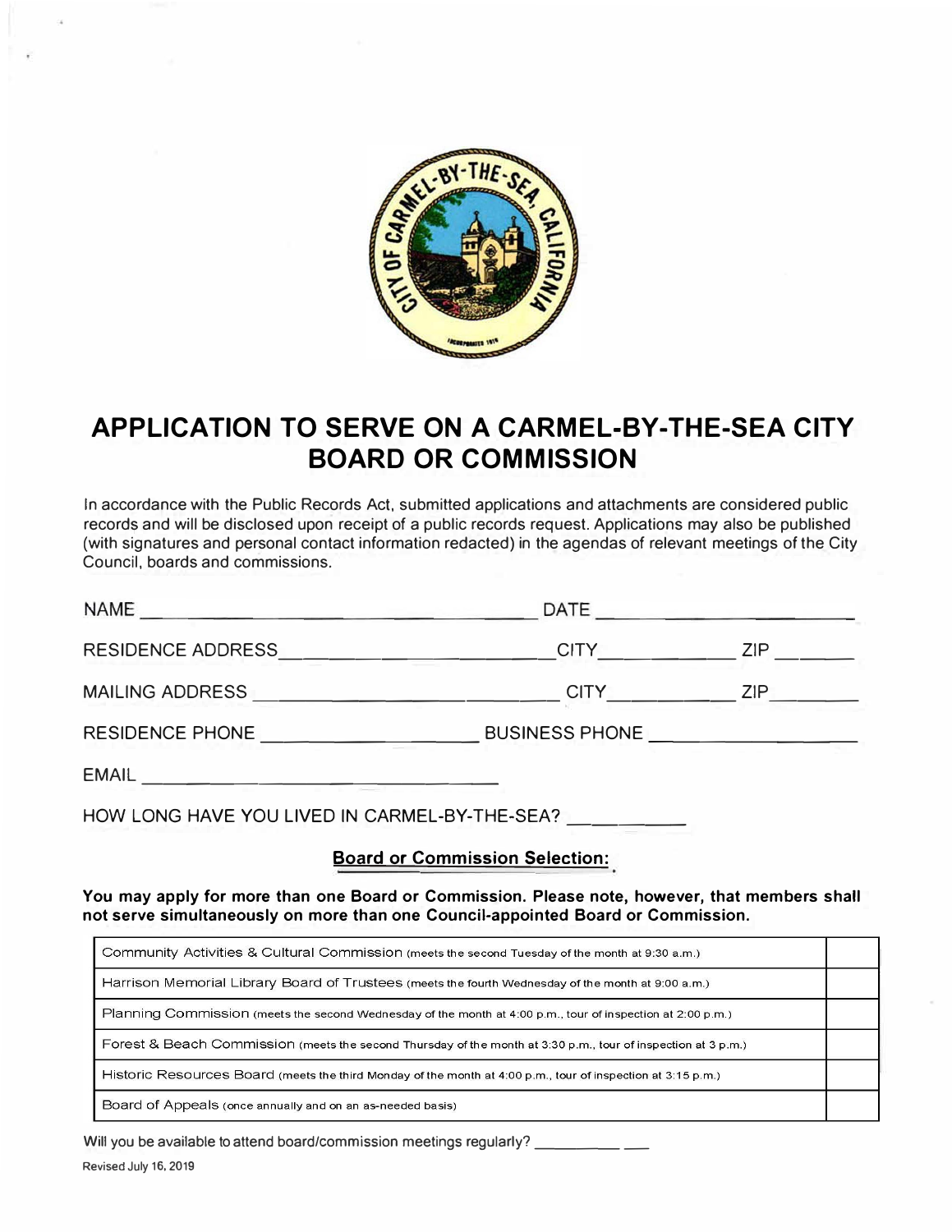All members of boards and commissions are subject to the Conflict of Interest Laws of the State of California and are required to submit Form 700, "Statement of Economic Interest," within 30 days of assuming office. Form 700 must be filed annually thereafter, and within 30 days of leaving office as well.

In accordance with Assembly Bill (AB) 1234 appointed members are required to attend Public Service Ethics Education upon appointment and every two years thereafter.

|                                |           | Do you agree to file all required statements in a timely manner as prescribed by law or the City's |
|--------------------------------|-----------|----------------------------------------------------------------------------------------------------|
| Conflict of Interest Code? YES | <b>NO</b> |                                                                                                    |

Reason for Interest in the Position:

 $\overline{a}$ 

Please list any relevant qualifications or experience you possess that would enhance the mission and goals of the board(s) or commission(s) for which you are applying:

Please list any local area associations, boards, commissions, foundations, or companies in which you have an investment, or serve as an officer or director:

#### **Education:**

| <b>Institution</b> | <b>Course of Study</b> | Degree Year (s) |
|--------------------|------------------------|-----------------|
|                    |                        |                 |
|                    |                        |                 |
|                    |                        |                 |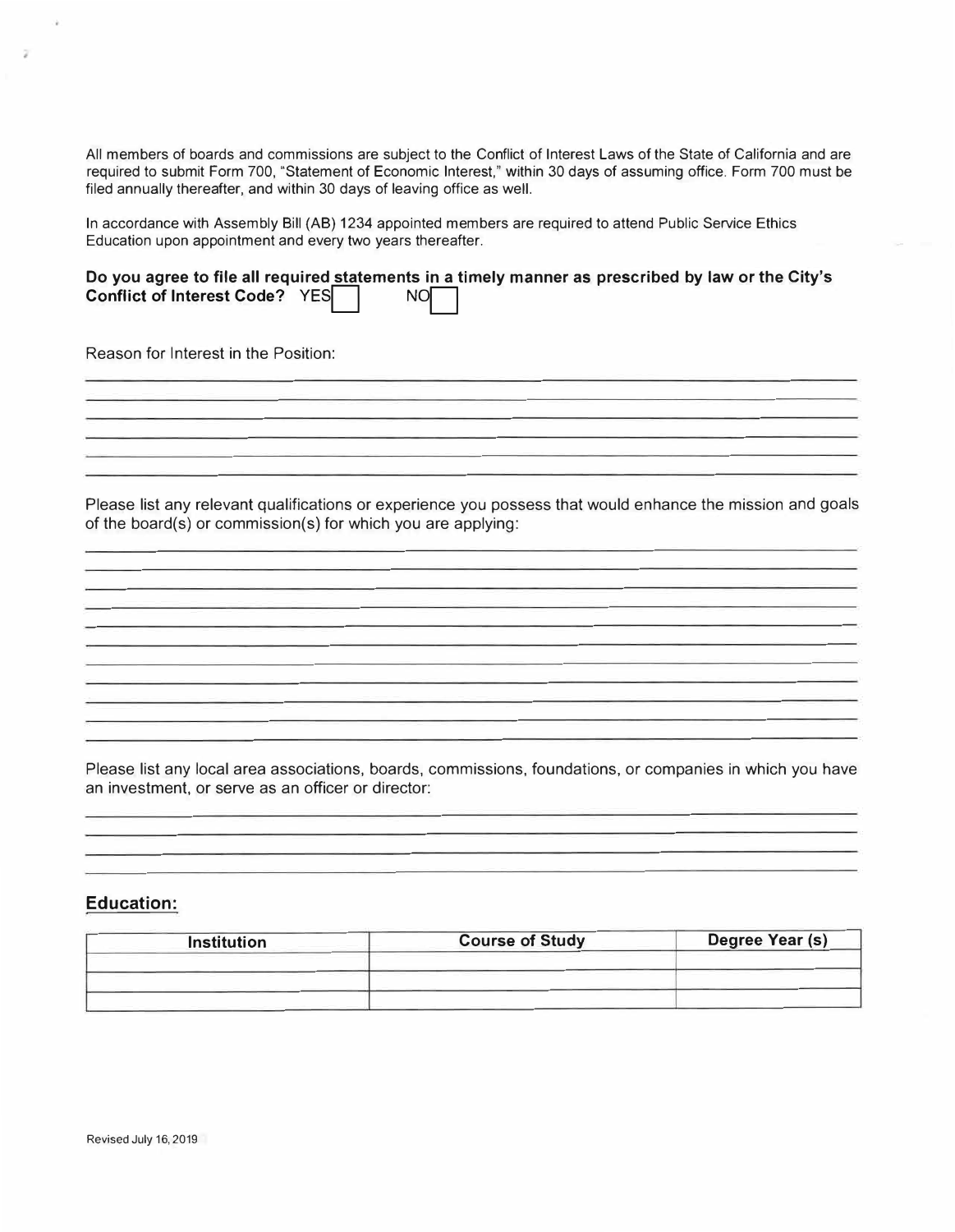## **Employment Experience (Start with Most Recent):**

| Organization: |       |
|---------------|-------|
| Position:     | Year: |
| Organization: |       |
| Position:     | Year: |
| Organization: |       |
| Position:     | Year: |

### **Prior public service, civic or volunteer activities:**

| Organization: |       |
|---------------|-------|
| Position:     | Year: |
| Organization: |       |
| Position:     | Year: |
| Organization: |       |
| Position:     | Year: |

Signature Date **Date** 

**Citizen knowledge, interest and participation are vital ingredients to the delivery of high-quality public services. The richness that comes from citizens serving in advisory roles to the City Council contributes to making Carmel by the Sea the special place it is. The City of Carmel-by-the Sea thanks you for your interest in serving on a City board or commission.** 

**Return application to the City Clerk's Office, East side of Monte Verde Street, between Ocean and Seventh Avenues or mail to PO Box CC, Carmel-by-the-Sea, 93921, attention: City Clerk's Office.**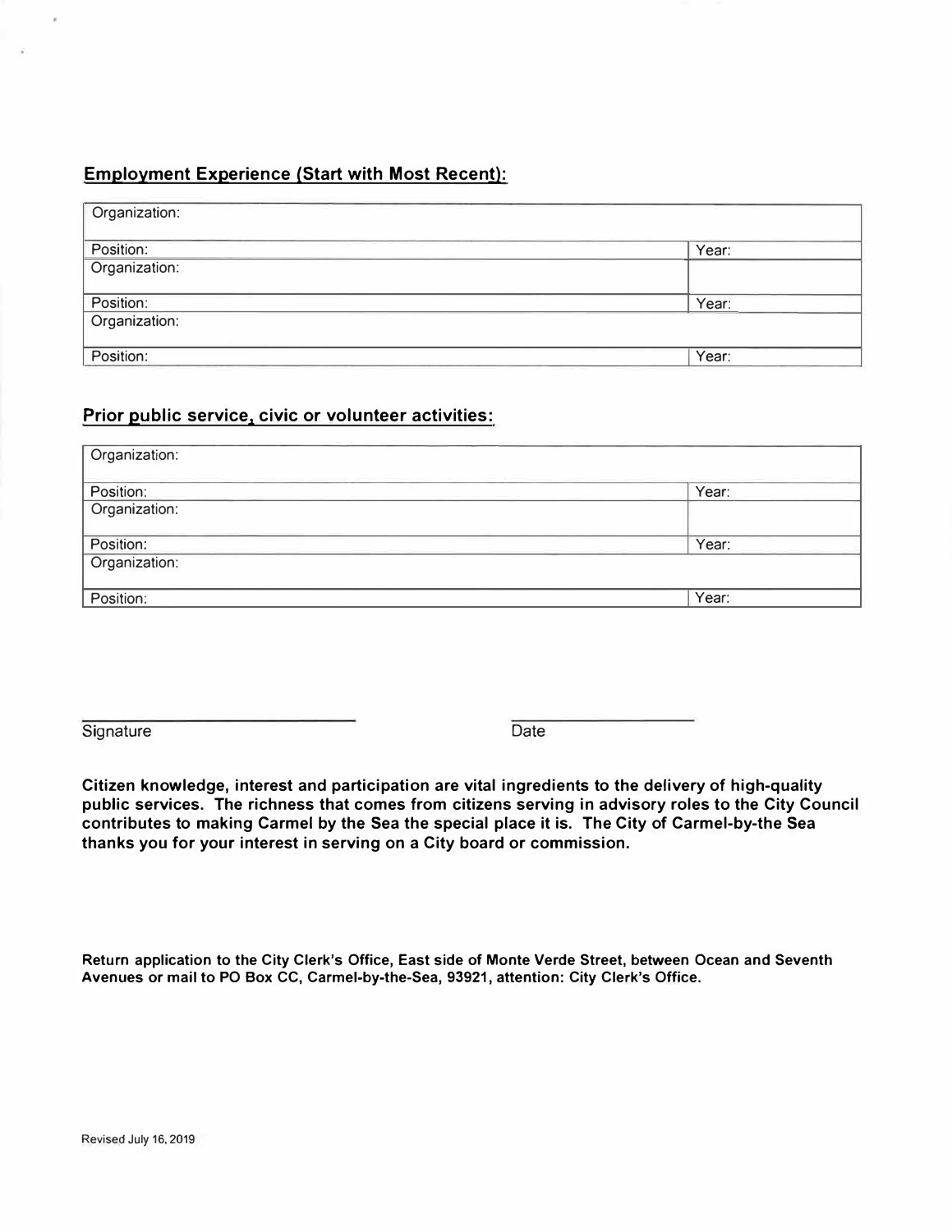#### **APPENDIX**

#### **COMMUNITY ACTIVITIES AND CULTURAL COMMISSION**

The Community and Cultural Commission is a five-member body whose role is to stimulate and encourage community, cultural and artistic activities within the City, and to make recommendations to the City Council and the City Administrator concerning community, cultural, and artistic activities and programs as may be deemed appropriate. A two-thirds majority of the members of the Community Activities Commission shall be residents of the City, and the remainder may be residents of the City's sphere of influence. An equitable division of the membership shall be representative of persons who have an interest in, or familiarity with, the creative or performing arts and those who have an interest in, or familiarity with, the City's park and recreational programs and in the various City park facilities.

#### **HARRISON MEMORIAL LIBRARY BOARD OF TRUSTEES**

The Harrison Memorial Library Board of Trustees is a five-member body whose duties and responsibilities are to manage, control and administer any library building or library property owned by the City, and to make and enforce all rules, regulations and bylaws necessary for the administration, government and protection of the library. At least three Board members must reside in the City, and no more than two members may reside in the City's adopted Sphere of Influence. All members of the Harrison Memorial Library Board of Trustees must have a current Harrison Memorial Library patron card. Applicants should be interested and knowledgeable about library services.

#### **PLANNING COMMISSION**

The Planning Commission is a five-member body whose duties and responsibilities are to develop and maintain a General Plan; review Environmental Impact Reports and Initial Studies; conduct public hearings, review evidence and determine requests for use permits, variances, rezoning and land use Code amendments; hear and render decisions on appeals of determinations made by administrative staff; determine the consistency with the General Plan of capital improvement projects and programs; and review and act upon design review and design study applications. All members of the Planning Commission shall be residents and electors of the City and have particular interest in, and familiarity with, planning matters.

#### **FOREST AND BEACH COMMISSION**

The Forest and Beach Commission is a five-member body whose duties and responsibilities are to develop a management plan for the urban forest, parks and beach and to correlate such plans with the City's General Plan; consider and act on applications for tree-trimming and tree-removal; and advise the City Council or other government instrumentalities of the City with respect to specific items of management and technical forestry and beach matters. A two-thirds majority of the Commission shall be residents of the City, and the remainder may be residents of the City's Sphere of Influence. Applicants should have an interest in, or familiarity with, the City's parks and open space.